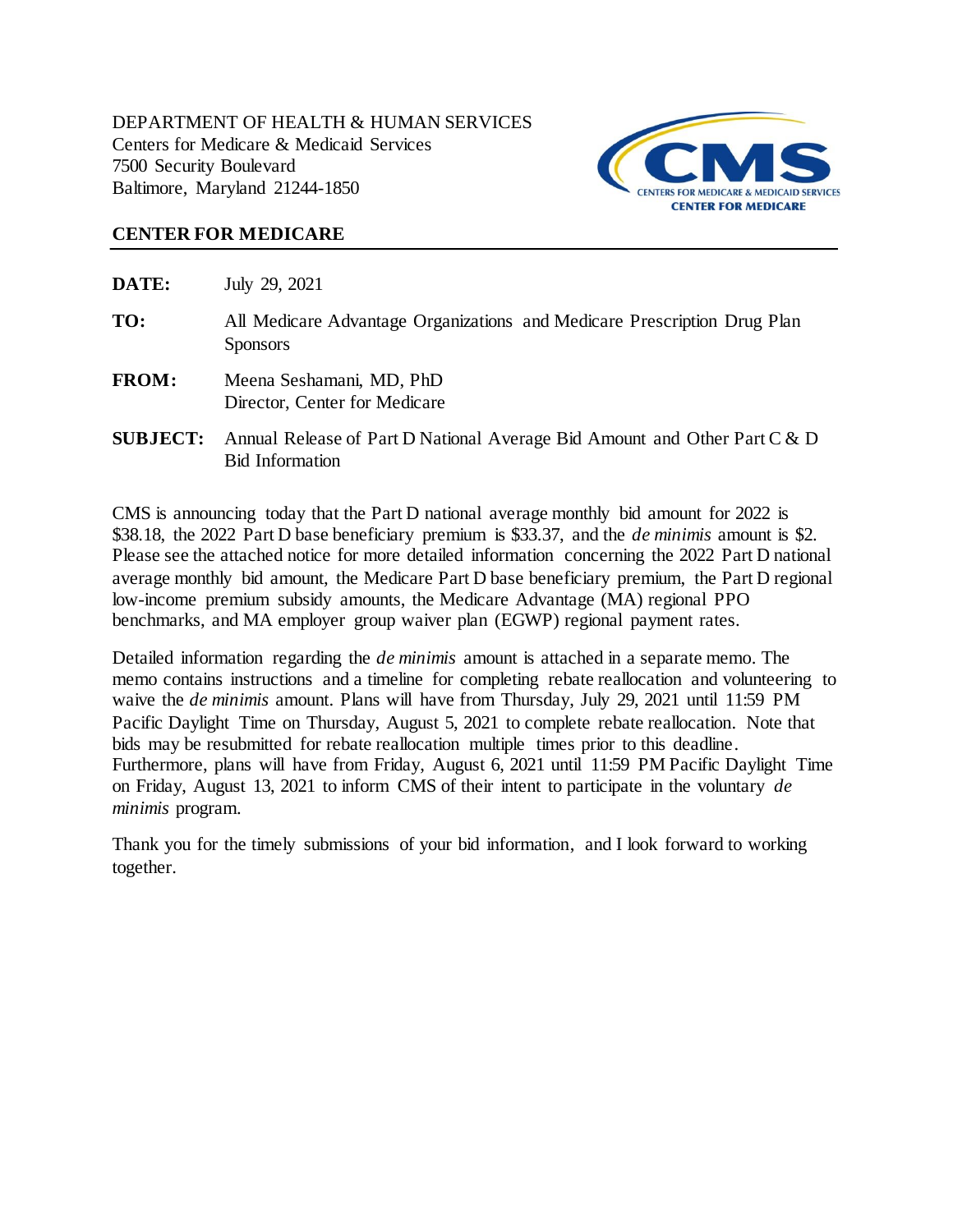DEPARTMENT OF HEALTH AND HUMAN SERVICES Centers for Medicare & Medicaid Services 7500 Security Boulevard, Mail Stop N3-26-00 Baltimore, MD 21244



# **OFFICE OF THE ACTUARY**

**DATE:** July 29, 2021

- **TO:** All Medicare Advantage Organizations and Medicare Prescription Drug Plan Sponsors
- **SUBJECT:** Annual Release of Part D National Average Bid Amount and other Part C & D Bid Related Information

Today we are releasing the 2022 Part D national average monthly bid amount, the Medicare Part D base beneficiary premium, the Part D regional low-income premium subsidy amounts, the Medicare Advantage regional PPO benchmarks, and the Medicare Advantage employer group waiver plan (EGWP) regional payment rates.

Below we describe the determination of these amounts. The regional low-income premium subsidy amounts and the regional MA benchmarks can be downloaded from the CMS web site at: [https://www.cms.gov/files/document/regional-rates-and-benchmarks-2022.pdf.](https://www.cms.gov/files/document/regional-rates-and-benchmarks-2022.pdf)

# **Part D National Average Monthly Bid Amount**

CMS has calculated the national average monthly bid amount for 2022 in accordance with section 1860D-13(a)(4) of the Social Security Act ("the Act"), codified in 42 CFR §423.279. For each coverage year, CMS computes the national average monthly bid amount from the applicable Part D plan bid submissions in order to calculate the base beneficiary premium, as provided in 42 CFR §423.286(c).

The national average monthly bid amount is a weighted average of the standardized bid amounts for each stand-alone prescription drug plan and MA-PD plan described in section  $1851(a)(2)(A)(i)$  of the Act. The weights are based on the number of enrollees in each plan. The weight for each plan bid is a percentage calculated with the numerator equal to the number of Part D eligible individuals enrolled in the plan in the reference month (as defined in 42 CFR  $§422.258(c)(1)$  and the denominator equal to the total number of Part D eligible individuals enrolled in the reference month in all applicable Part D plans. Per section 1860D-13(a)(4)(A) of the Act, the calculation does not include bids submitted by MSA plans, MA private fee-forservice plans, specialized MA plans for special needs individuals, PACE programs under section 1894, any "fallback" prescription drug plans, and plans established through reasonable cost reimbursement contracts under section 1876(h) of the Act. The reference month for the 2022 calculation was June 2021.

The national average monthly bid amount for 2022 is \$38.18.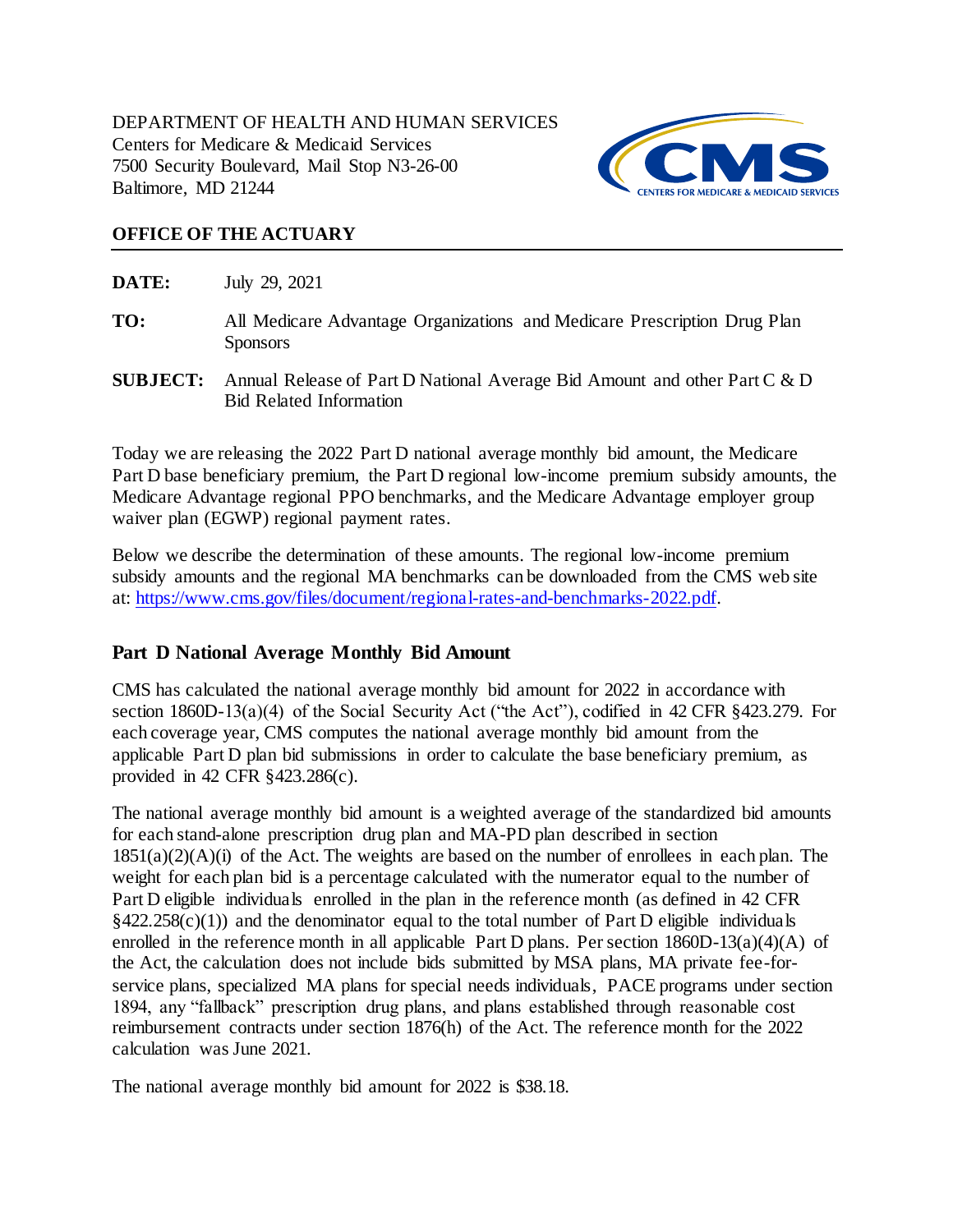# **Part D Base Beneficiary Premium**

The base beneficiary premium is equal to the product of the beneficiary premium percentage and the national average monthly bid amount. The beneficiary premium percentage ("applicable percentage") is a fraction, with a numerator of 25.5 percent and a denominator equal to 100 percent minus a percentage equal to (i) the total reinsurance payments that CMS estimates will be paid for the coverage year, divided by (ii) that amount plus the total payments that CMS estimates will be paid to Part D plans based on the standardized bid amount during the year, taking into account amounts paid by both CMS and plan enrollees.

In accordance with section 1860D-13(a) of the Act, codified in 42 CFR §423.286, Part D beneficiary premiums are calculated as the base beneficiary premium adjusted by the following factors: (i) the difference between the plan's standardized bid amount and the national average monthly bid amount; (ii) an increase for any supplemental premium; (iii) an increase for any late enrollment penalty; (iv) a decrease for Medicare Advantage Prescription Drug Plans (MA-PDs) that apply MA A/B rebates to buy down the Part D premium; and (v) elimination or decrease with the application of the low-income premium subsidy.

The Part D base beneficiary premium for 2022 is \$33.37.1

j

# **Part D Regional Low-Income Premium Subsidy Amounts**

In accordance with 42 CFR §423.780, full low-income subsidy (LIS) individuals are entitled to a premium subsidy equal to 100 percent of the premium subsidy amount. A Part D plan's premium subsidy amount is the lesser of the plan's premium for basic coverage or the regional lowincome premium subsidy amount (LIPSA).

The regional LIPSAs are the greater of the low-income benchmark premium amount for a PDP region or the lowest monthly beneficiary premium for a prescription drug plan that offers basic prescription drug coverage in the PDP region. In accordance with section 1860D-14 of the Act and the final rule "Modification to the Weighting Methodology Used to Calculate the Low-Income Benchmark Amount," published in the Federal Register (73 FR 18176) on April 3, 2008, the low-income benchmark premium amount for a PDP region is a weighted average of the monthly beneficiary premiums for basic prescription drug coverage in the region. The weight for each PDP and MA-PD plan is a percentage calculated with the numerator equal to the number of Part D LIS-eligible individuals enrolled in the plan in the reference month and the denominator equal to the total number of Part D LIS-eligible individuals enrolled in all PDP and MA-PD plans in a Part D region in the reference month.

The Patient Protection and Affordable Care Act amends the statute governing the calculation of the LIS benchmark premium amount (see section 3302, as amended by section 1102 of the Health Care and Education Reconciliation Act of 2010). As amended, section 1860D- $14(b)(3)(B)(iii)$  of the Act requires the calculation of the weighted average premium amounts

 $1$  As noted above, the actual Part D premiums paid by individual beneficiaries equal the base beneficiary premium adjusted by a number of factors. In practice, premiums vary significantly from one Part D plan to another and seldom equal the base beneficiary premium.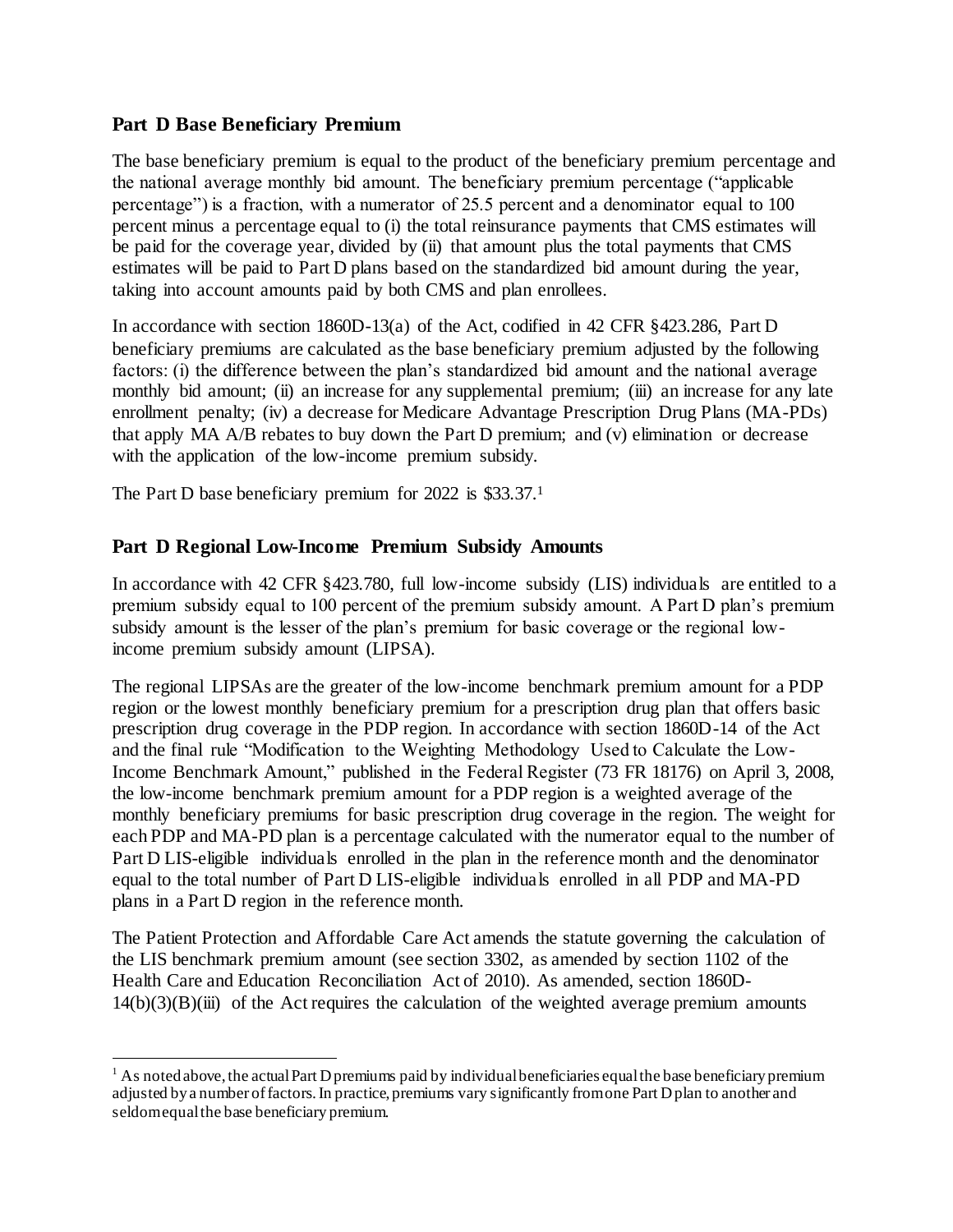described above using MA-PD basic Part D premiums before the application of Part C rebates each year.

The calculation does not include bids submitted by MA private fee-for-service plans, PACE programs under section 1894, "800 series" plans, and contracts under reasonable cost reimbursement contracts under section 1876(h) of the Act ("Cost Plans"). The reference month for the 2022 calculation was June 2021.

The regional low-income premium subsidy amounts are provided in the file Regional Rates and Benchmarks 2022, which can be accessed on the CMS website through the following link: [https://www.cms.gov/files/document/regional-rates-and-benchmarks-2022.pdf.](https://www.cms.gov/files/document/regional-rates-and-benchmarks-2022.pdf)

# **MA Regional PPO Benchmarks**

Per section 1858(f)(2) of the Act, the standardized PPO benchmark for each MA region is a blend of two components: (i) a statutory component consisting of the weighted average of the county capitation rates across the region for each appropriate level of star rating; and (ii) a competitive, or plan-bid, component consisting of the weighted average of all of the standardized A/B bids for regional MA PPO plans in the region. (Such regional MA plan bids relate to the benefits covered under Parts A and B of Medicare.) The two components are then blended for each region, with the statutory component reflecting the national market share of traditional Medicare and the regional MA plan-bid component reflecting the market share of all MA organizations in the Medicare population nationally. In other words, the weights used to combine the statutory and competitive components of the benchmark are the same for all regions and are equal to the national enrollment percentages for traditional Medicare and all MA plans. For 2022, the national weights applied to the statutory and plan-bid components are 56.9 percent and 43.1 percent, respectively.

The separate weighted-average statutory component and weighted-average competitive component in each region are determined based on the following weights:

- The weighting for the statutory component is based on all MA eligible individuals in the region—i.e., all Medicare beneficiaries who are either in the traditional, fee-for-service Medicare program or enrolled in MA plans and who are entitled to benefits under Part A and enrolled in Part B.
- The weighting for the plan-bid component is based on the enrollment in regional MA plans in the region for the reference month of June 2021. (That is, the weight for each plan's bid is based on the plan's market share in the region.)

As stated in the *Advance Notice of Methodological Changes for Calendar Year 2022 for Medicare Advantage Capitation Rates, Part C and Part D Payment Policies* ("2022 Advance Notice") and *Announcement of Calendar Year 2022 Medicare Advantage Capitation Rates and Medicare Advantage and Part D Payment Policies* ("2022 Rate Announcement"), these benchmarks reflect the average bid component of the regional benchmark excluding EGWPs. The statutory and plan-bid components of the MA regional standardized benchmarks for 19 of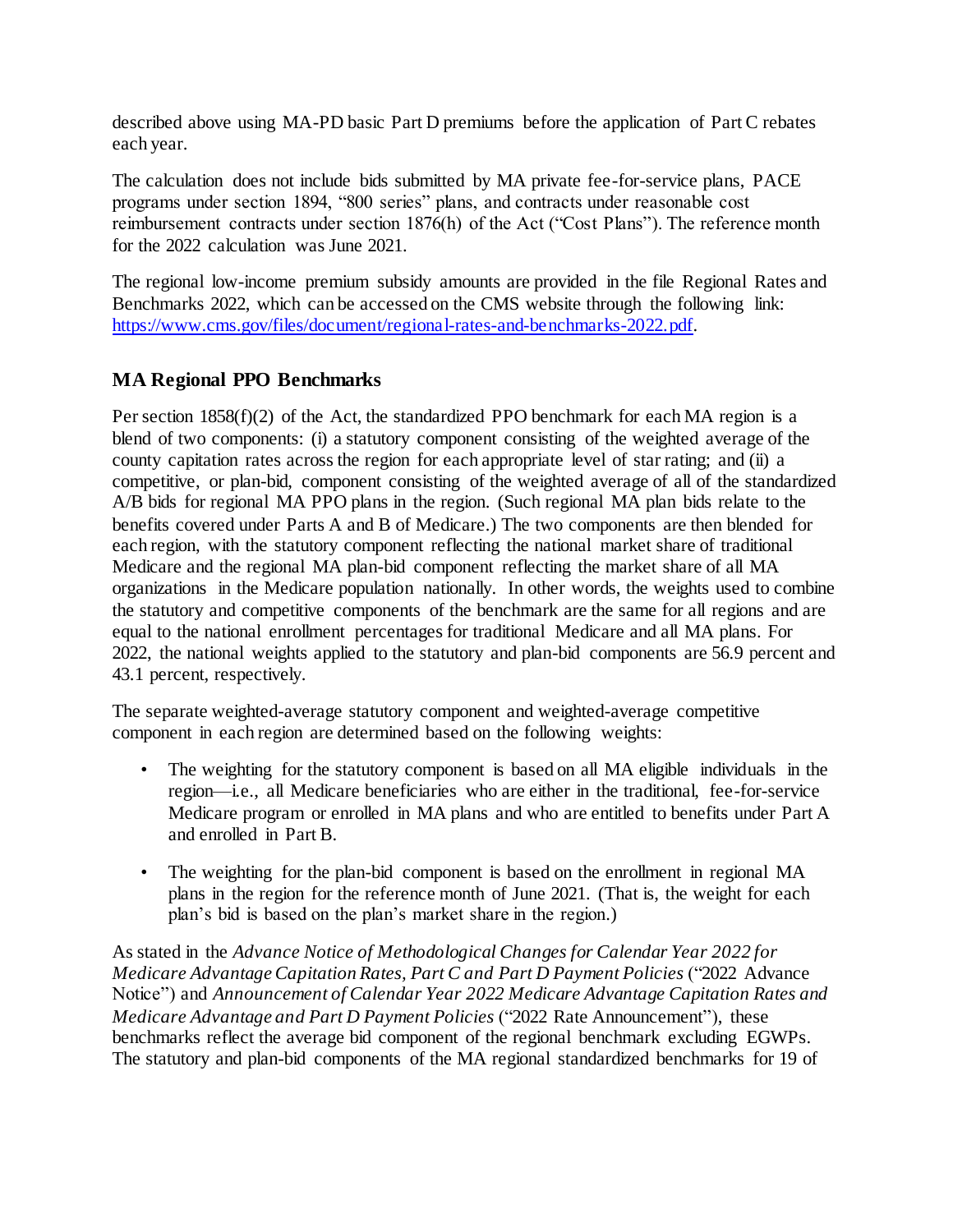the 26 MA regions<sup>2</sup> are in the file Regional Rates and Benchmarks 2022, which can be accessed on the CMS website through the following link: [https://www.cms.gov/files/document/regional](https://www.cms.gov/files/document/regional-rates-and-benchmarks-2022.pdf)[rates-and-benchmarks-2022.pdf.](https://www.cms.gov/files/document/regional-rates-and-benchmarks-2022.pdf)

# **MA Regional EGWP Payment Rates**

In accordance with the payment methodology finalized in the 2022 Rate Announcement, the 2022 EGWP Regional payment rates are being released concurrently with this 2022 MA Regional benchmark release. For detailed descriptions of the payment policy finalized for 2022, please refer to the 2022 Advance Notice and 2022 Rate Announcement: [https://www.cms.gov/](https://www.cms.gov/Medicare/Health-Plans/MedicareAdvtgSpecRateStats/Announcements-and-Documents.html) [Medicare/Health-Plans/MedicareAdvtgSpecRateStats/Announcements-and-Documents.html.](https://www.cms.gov/Medicare/Health-Plans/MedicareAdvtgSpecRateStats/Announcements-and-Documents.html)

The payment rates for Regional EGWPs are in the file Regional Rates and Benchmarks 2022, which can be accessed on the CMS website through the following link: [https://www.cms.gov/](https://www.cms.gov/files/zip/2022-regional-ppo-egwp-rates.zip) [files/zip/2022-regional-ppo-egwp-rates.zip.](https://www.cms.gov/files/zip/2022-regional-ppo-egwp-rates.zip)

 $/s/$ Jennifer Lazio, F.S.A., M.A.A.A. Director, Parts C & D Actuarial Group Office of the Actuary

l

 $2^2$  In the remaining 7 MA regions, there are no regional MA plans.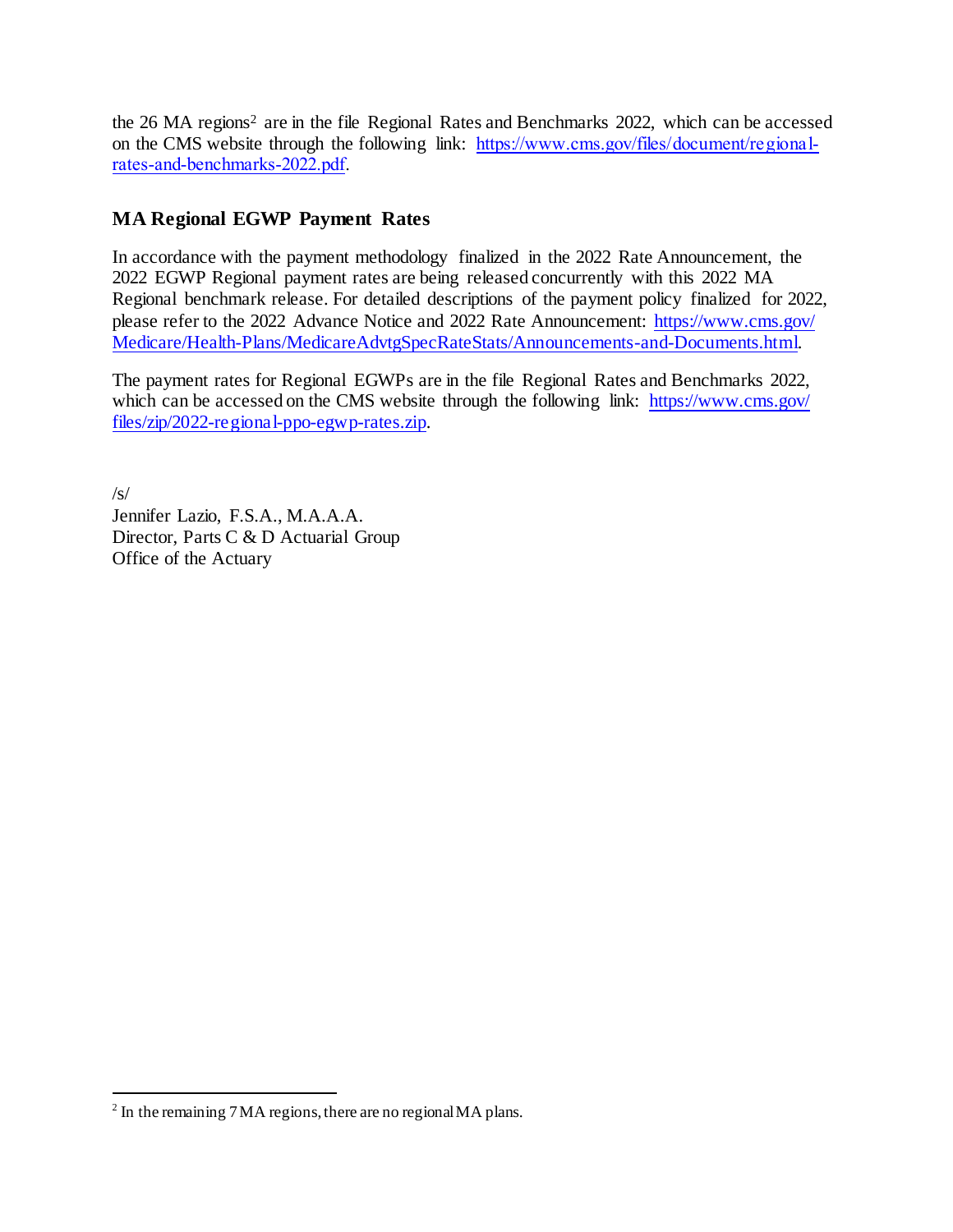

## **MEDICAREPLANPAYMENTGROUP**

| DATE:        | July 29, 2021                                                                               |
|--------------|---------------------------------------------------------------------------------------------|
| TO:          | All Medicare Advantage Organizations and Medicare Prescription Drug Plan<br><b>Sponsors</b> |
| <b>FROM:</b> | Jennifer R. Shapiro, Director, Medicare Plan Payment Group                                  |
|              | <b>SUBJECT:</b> Release of the <i>De Minimis</i> Amount and Operational Guidance            |

In this memo CMS is releasing information regarding the *de minimis* amount as well as instructions and a timeline for volunteering to waive the *de minimis* amount and completing rebate reallocation. Plans will have from Thursday, July 29, 2021 until 11:59 PM Pacific Daylight Time on Thursday, August 5, 2021 to complete rebate reallocation. Starting Friday, August 6, 2021 until 11:59 PM Pacific Daylight Time on Friday, August 13, 2021, plans can inform CMS of their intent to participate in the *de minimis* program.

### **De Minimis Amount**

Under the Affordable Care Act (ACA) §3303(a), a prescription drug plan (PDP) or Medicare Advantage plan with prescription drug coverage (MA-PD) may volunteer to waive the portion of the monthly adjusted basic beneficiary premium that is a *de minimis* amount above the lowincome subsidy (LIS) benchmark for a subsidy eligible individual. The law prohibits CMS from reassigning LIS members from plans who volunteered to waive the *de minimis* amount.

The *de minimis* amount for 2022 will be \$2.

# **Operational Considerations**

### **Rebate Reallocation - Action by 11:59 PM PDT on Thursday, August 5, 2021**

Plan-specific information, such as plan standardized bid amounts, plan-specific premiums, and MA rebate dollars used, can be found at the following path in HPMS:

*HPMS Home > Plan Bids > Bid Submission > CY 2022 > Review Plan Data > Review Plan Data*

After reviewing the plan-specific information in HPMS, some bids may need to be resubmitted to adjust the MA rebate dollars in the Bid Pricing Tool (BPT). Local MA-only plans (which do not offer Part D) and PDPs (which do not have MA rebates) cannot resubmit their bids during the rebate reallocation period. In the instances when an MA-PD allocates all of its MA rebates to